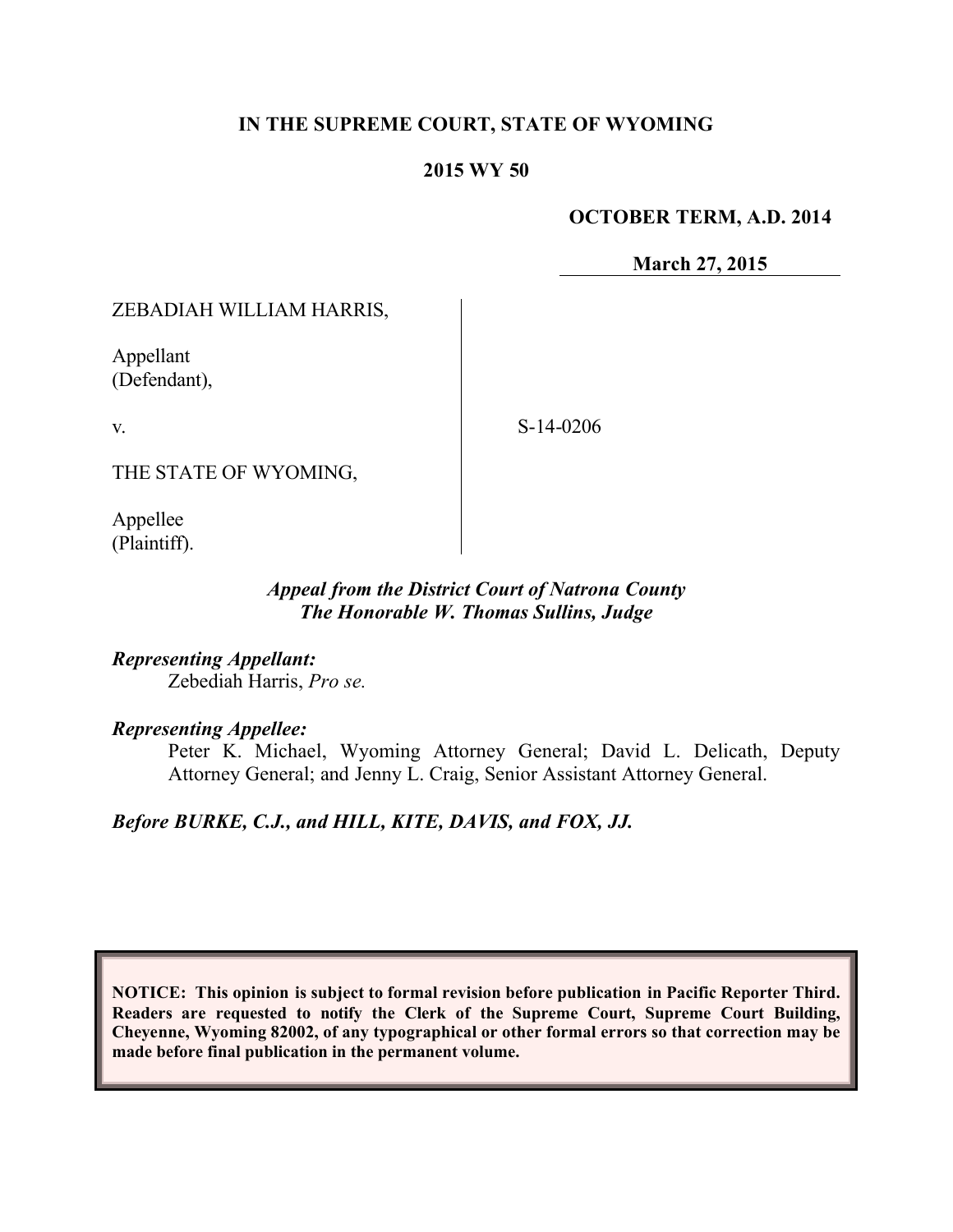## **HILL,** Justice.

[¶1] Zebediah William Harris was charged with one count of aggravated assault and battery under Wyo. Stat. Ann. § 6-2-502(a)(i). The State also alleged that Mr. Harris was a habitual criminal. The parties reached a plea agreement and the district court imposed a sentence of twelve to sixteen years in the Wyoming State Penitentiary.

[¶2] Mr. Harris filed a *pro se* motion to correct illegal sentence, alleging that the habitual criminal statute is designed for those who demonstrate a pattern of violent conduct. Mr. Harris argued that the State did not prove a pattern of violent conduct and that a jury must determine whether the pattern of violent conduct was proven. The motion was denied. We will affirm.

## **ISSUE**

[¶3] We will rephrase Mr. Harris' single issue as follows:

1. Did the district court abuse its discretion when it denied Mr. Harris' motion to correct an illegal sentence?

## **FACTS**

[¶4] In 2010 Zebediah Harris was charged with one count of aggravated assault and battery. Under Wyo. Stat. Ann. §  $6-10-201(a)(ii)$  and  $(b)(i)$ , Mr. Harris was charged as a habitual offender as well, due to two prior felony convictions.

[¶5] During Mr. Harris' arraignment the district court informed Mr. Harris of the charges against him, including the habitual criminal charge. The district court explained that the aggravated assault and battery charge carried a maximum sentence of ten years and that, because he was charged as a habitual criminal, Mr. Harris faced a minimum of ten years and a maximum of fifty years. Mr. Harris indicated that he understood the charges against him and pleaded not guilty.

[¶6] Prior to trial Mr. Harris and the State reached a plea agreement whereby he would enter an *Alford* plea to the original charges. In exchange, the State agreed to recommend a sentence of fourteen to sixteen years. The district court read the Information and the habitual criminal charge once more, in accordance with W.R.Cr.P. 11, and Mr. Harris told the district court he understood the charges and potential penalties against him. The prosecutor argued at the change of plea hearing:

> [T]his would be his third felony. As outlined, he does have a prior before this Court in a conspiracy to commit a burglary and accessory before the fact, and he also has the prior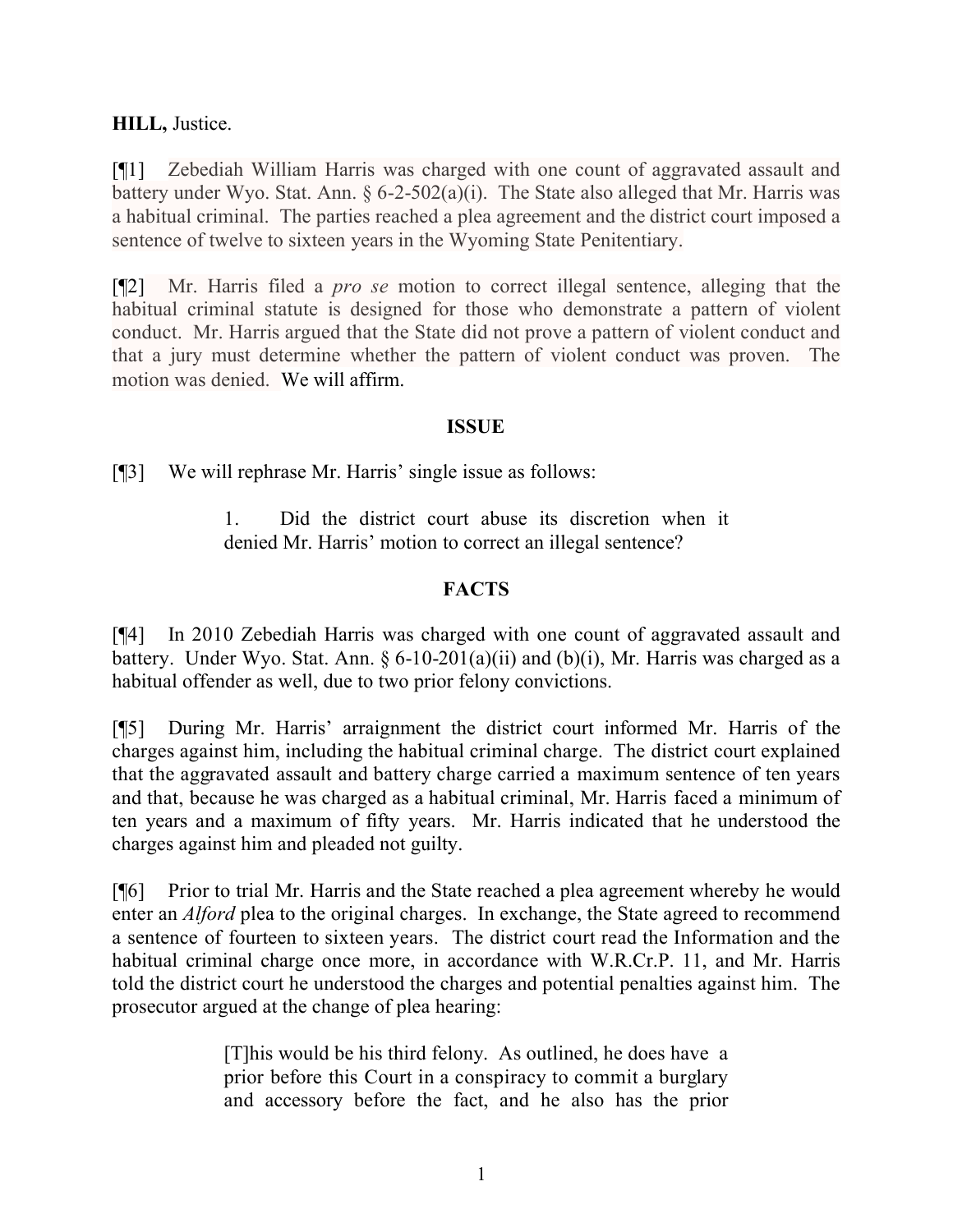delivery of a controlled substance, cocaine, out of Sweetwater County, sir. That is CR-01-85. I believe those two would qualify for the enhancement.

Mr. Harris proceeded to plead as planned and the district court sentenced him to twelve to sixteen years of incarceration.

[¶7] Though Mr. Harris filed a Notice of Appeal to this Court on November 10, 2010, he later filed a motion to voluntarily dismiss the appeal. He was also denied a motion for sentence reduction. The present matter began in July of 2014 when Mr. Harris filed a pro se motion to correct illegal sentence. He challenged his sentence enhancement pursuant to the habitual criminal statute. Relying on caselaw from this Court, he argued that the State had not proven a pattern of violent conduct. He also argued, per *Apprendi v. New Jersey,* 530 U.S. 466, 120 S.Ct. 2348, 147 L.Ed.2d 435 (2000)*,* that a jury must determine if a pattern of conduct was proved. Mr. Harris' motion was denied and this appeal followed.

### **STANDARD OF REVIEW**

[¶8] "A motion to correct an illegal sentence under W.R.Cr.P. 35(a) is addressed to the sound discretion of the sentencing court." *Mead v. State*, 2 P.3d 564, 566 (Wyo. 2000). We, therefore, apply our abuse-of-discretion standard in reviewing a denial of a motion to correct an illegal sentence. *Cardenas v. State*, 925 P.2d 239, 240 (Wyo. 1996). The abuse-of-discretion standard of review reaches the question of the reasonableness of the trial court's choice. *Griswold v. State*, 2001 WY 14, ¶ 7, 17 P.3d 728, 731 (Wyo. 2001). Judicial discretion is a composite of many things, among which are conclusions drawn from objective criteria; it means exercising sound judgment with regard to what is right under the circumstances and without doing so arbitrarily and capriciously. *Id.*"

*Garnett v. State*, 2014 WY 80, ¶ 6, 327 P.2d 749, 751 (Wyo. 2014).

## **DISCUSSION**

[¶9] In accordance with Wyoming statutes, a person is a habitual offender if:

- (i) He is convicted of a violent felony; and
- (ii) He has been convicted of a felony on two (2) or more previous charges separately brought and tried which